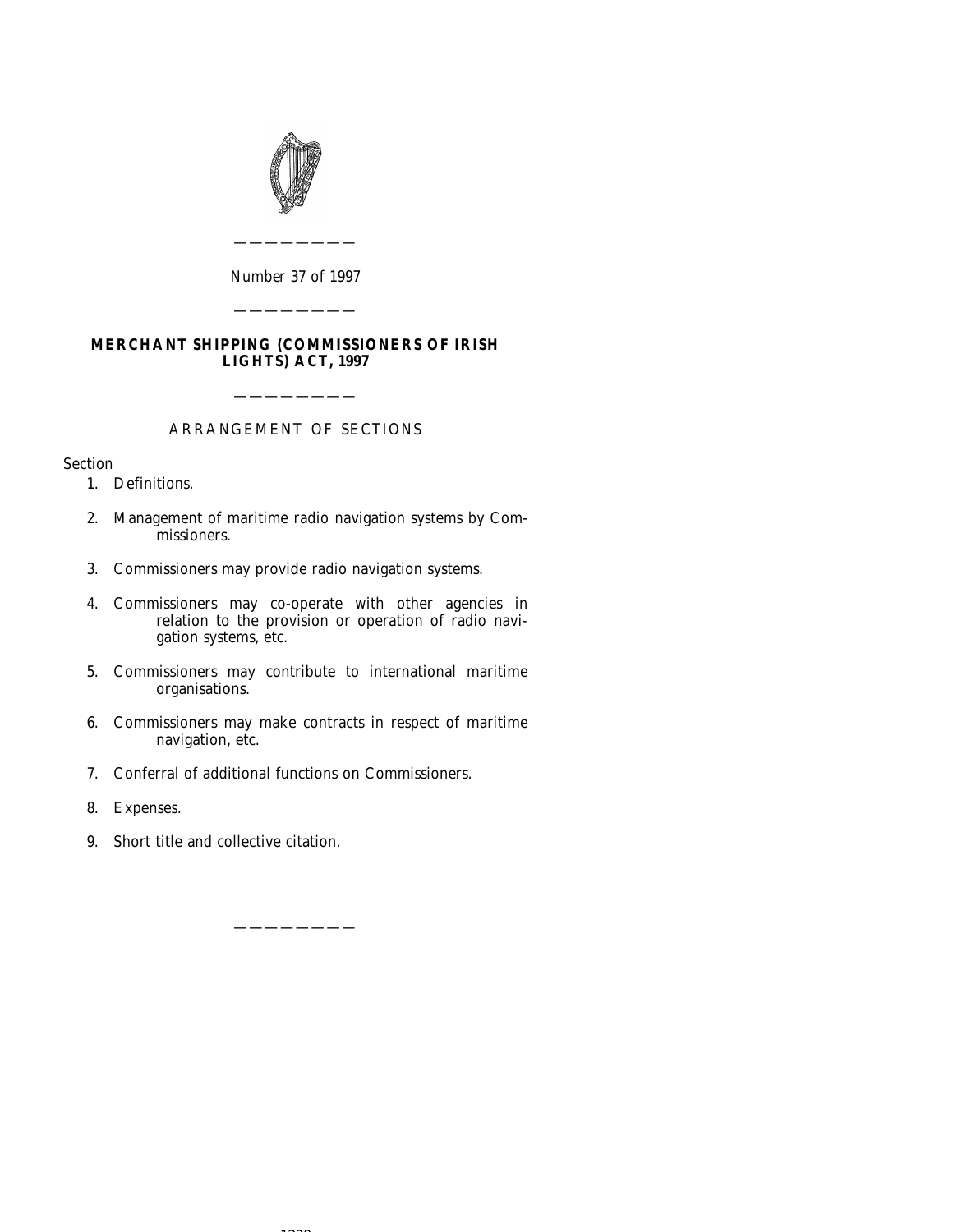# [*No.* **37.**] *Merchant Shipping (Commissioners* [1997.] *of Irish Lights) Act,* 1997.

### Acts Referred to

| Merchant Shipping (Salvage and Wreck) Act, 1993 | 1993. No. 34 |  |
|-------------------------------------------------|--------------|--|
| Merchant Shipping Act, 1894                     | 1894. c. 60  |  |
| Merchant Shipping Acts, 1894 to 1996            |              |  |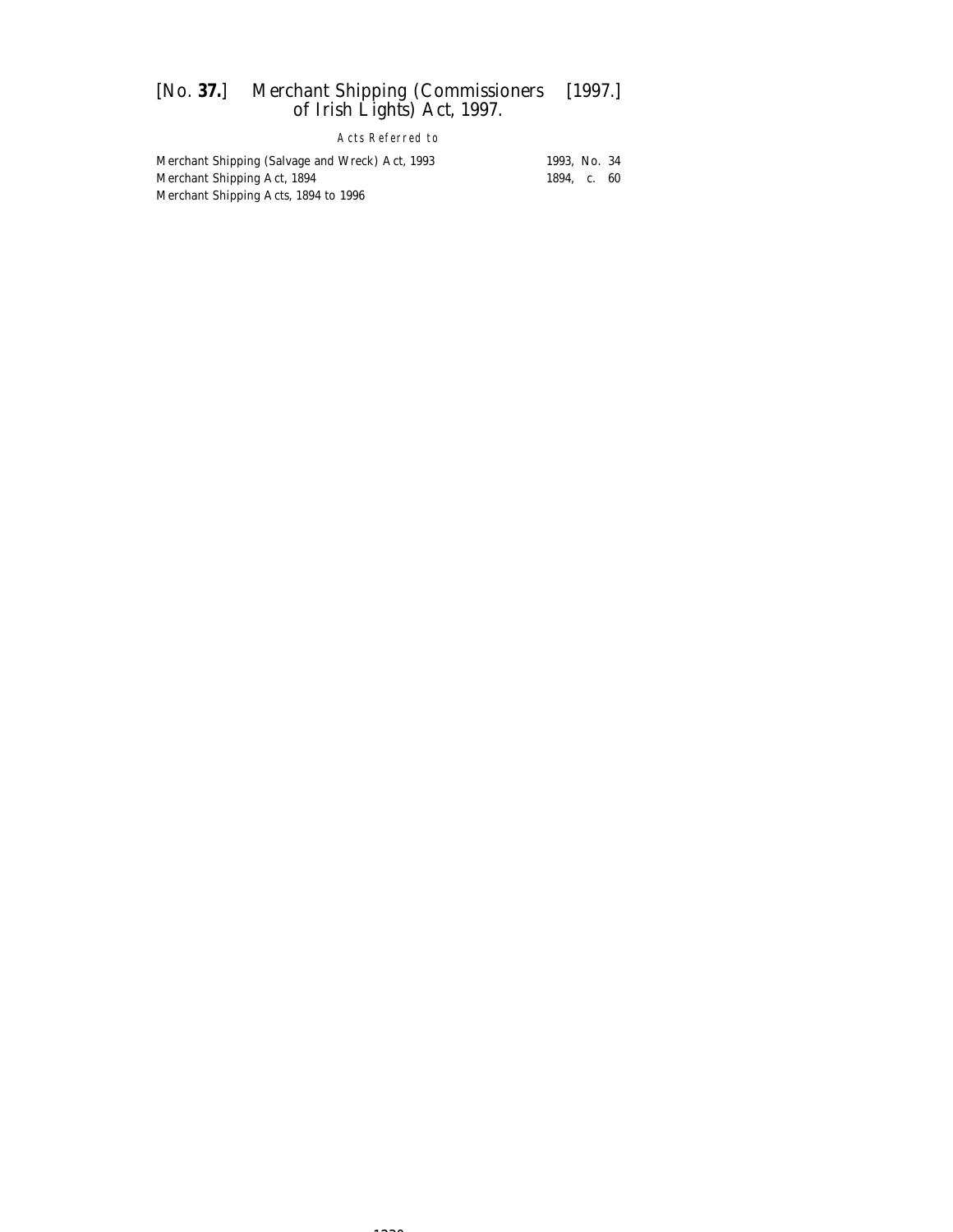<span id="page-2-0"></span>

*Number* 37 *of* 1997

————————

# **MERCHANT SHIPPING (COMMISSIONERS OF IRISH LIGHTS) ACT, 1997**

————————

————————

AN ACT TO MAKE FURTHER PROVISION IN RELATION TO THE FUNCTIONS OF THE COMMISSIONERS OF IRISH LIGHTS. [18*th November,* 1997]

BE IT ENACTED BY THE OIREACHTAS AS FOLLOWS:

**1.**—In this Act—

Definitions.

"the Commissioners" means the Commissioners of Irish Lights;

"functions" includes powers and duties;

"harbour authority" has the meaning assigned to it by section 2 of the Merchant Shipping (Salvage and Wreck) Act, 1993;

"lighthouse", "buoy" and "beacon" have the meanings assigned to each of them, respectively, by the Merchant Shipping Act, 1894;

"the Minister" means the Minister for the Marine and Natural Resources;

"radio navigation system" means any structure or device or any other thing capable of transmitting, radiating or receiving, without limit as to range, or facilitating such, any electronic or electromagnetic wave, signal, pulse or motion or other particle or source of energy, and the processing thereof, to or from any vessel, aircraft or vehicle anywhere for any navigational purpose including warnings of any danger or potential danger;

"vessel" includes any ship or boat and any other vessel used in navigation.

**2.**—The superintendence and management of all maritime radio Management of navigation systems shall be vested in the Commissioners.

maritime radio navigation systems by Commissioners.

**3.**—(1) Subject to *subsection (3)*, the Commissioners shall have, Commissioners may and be deemed always to have had, in relation to maritime navi- provide radio navigation systems. gation, power to—

 $1231$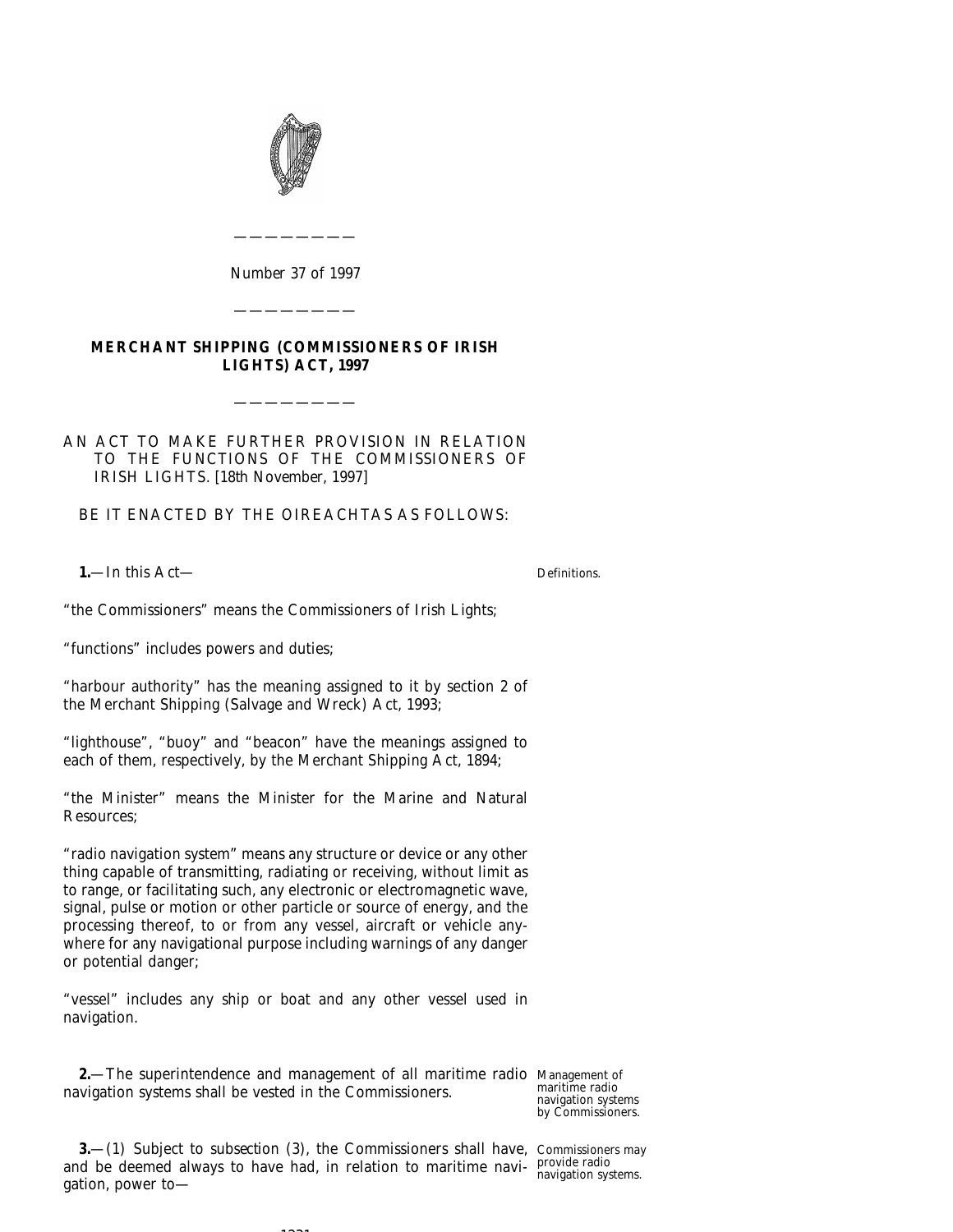- <span id="page-3-0"></span>(*a*) operate without limit as to range a radio navigation system,
- (*b*) erect or place any radio navigation system, with all requisite works, roads and appurtenances,
- (*c*) maintain, repair, improve, alter, remove or vary the character of any radio navigation system, and
- (*d*) purchase or dispose of any land which may be necessary for the exercise of their powers under this subsection.

(2) The Commissioners shall have, and be deemed always to have had, all such incidental, supplemental, ancillary and consequential powers as, in the opinion of the Commissioners, are necessary or expedient for the purpose of the exercise by them of the powers aforesaid.

(3) *Paragraphs (a)* and *(b)* of *subsection (1)* of this section shall not apply to the radio navigation system known as LORAN C (within the meaning of the international agreement concerning the establishment and operation of the civil LORAN C navigation system in North West Europe and the North Atlantic done at Oslo on the 6th day of August, 1992), until such date as the Minister may appoint by order, subject to any restrictions or conditions as the Minister may specify in the order.

(4) Where an order is proposed to be made under *subsection (3)* of this section, a draft of the order shall be laid before each House of the Oireachtas and the order shall not be made unless a resolution approving of the draft is passed by each such House.

(5) If, because of any or all of its provisions, *subsections (1)* and *(2)* of this section would, but for the provisions of this subsection, conflict with the constitutional rights of any person, the provisions of this section shall be subject to such limitations as are necessary to secure that they do not so conflict, but shall otherwise be of full force and effect.

Commissioners may co-operate with other agencies in relation to the provision or operation of radio navigation systems, etc.

Commissioners may contribute to international maritime organisations.

Commissioners may make contracts in respect of maritime navigation, etc.

**4.**—The Commissioners shall have, and be deemed always to have had, in relation to the provision or operation of a radio navigation system or any service anywhere relating to maritime navigation, safety, distress, wreck location, pollution or related matters, power to co-operate, with the consent of the Minister, with a competent authority of another jurisdiction, an international organisation or body or another person.

**5.**—The Commissioners shall have, and be deemed always to have had, power to make monetary contributions, with the consent of the Minister and the Minister for Finance, towards the funding of international organisations or bodies concerned with maritime navigational assistance.

**6.**—(1) The Commissioners shall have, and be deemed always to have had, power, for gain or otherwise, to enter into an agreement, with the consent of the Minister-

(*a*) for the provision, erection, placing, alteration, maintenance or removal of any lighthouse, buoy or beacon or any radio navigation system or other maritime navigation system, or